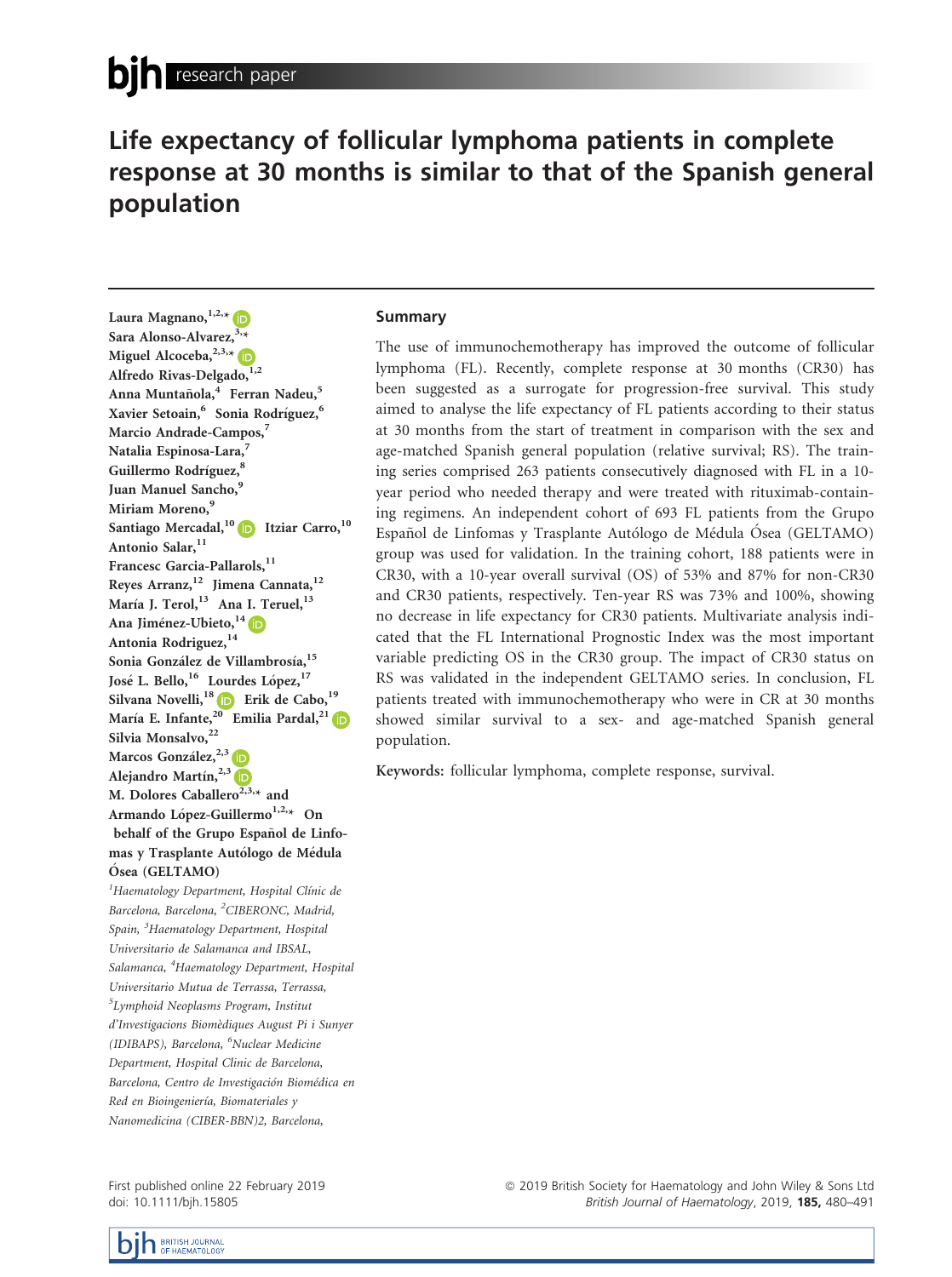<sup>7</sup>Haematology Department, Hospital Miguel Servet, Zaragoza, <sup>8</sup>Haematology Department, Hospital Virgen del Rocío, Sevilla, <sup>9</sup>Haematology Department, Hospital GermansTrias i Pujol (ICO-IJC), Badalona, <sup>10</sup>Haematology Department, Hospital Duran i Reynals (ICO), Hospitalet, 11Haematology Department, Hospital del Mar, Barcelona, <sup>12</sup>Haematology Department, Hospital de la Princesa, Madrid, <sup>13</sup>Haematology Department, Hospital Clínico de Valencia, Valencia, 14Haematology Department, Hospital 12 de Octubre, Madrid, <sup>15</sup>Haematology Department, Hospital Valdecilla Santander, Santander, <sup>16</sup>Haematology Department, Hospital de Nuestra Señora de la Esperanza, Santiago de Compostela, 17Haematology Department, Hospital MD Anderson, Madrid, <sup>18</sup>Haematology Department, Hospital Sant Pau, Barcelona, 19Haematology Department, Hospital del Bierzo, Ponferrada, <sup>20</sup>Haematology Department, Hospital Infanta Leonor, Madrid, <sup>21</sup>Haematology Department, Hospital Virgen del Puerto, Plasencia, and <sup>22</sup>Haematology Department, Hospital Fundación Jiménez Díaz, Madrid, Spain

Received 14 September 2018; accepted for publication 21 December 2018 Correspondence: Laura Magnano, Haematology Department, Hospital Clínic, Villarroel, 170, 08036 Barcelona, Spain. E-mail: [lcmagnan@clinic.ub.es](mailto:) \*These authors contributed equally to this work.

Follicular lymphoma (FL) is the most prevalent indolent lymphoma in Western countries and is characterized by its responsiveness to therapy followed by repeated relapses. The use of immunochemotherapy, including rituximab combined with cyclophosphamide, doxorubicin, vincristine and prednisone (R-CHOP) (Hiddemann et al, 2005; Federico et al, 2013), cyclophosphamide, vincristine and prednisone (R-CVP) (Marcus et al, 2005), fludarabine and mitoxantrone (R-FM) (Federico et al, 2013) or bendamustine (R-B) (Rummel et al, 2013; Flinn et al, 2014) has allowed high complete response (CR) rates with substantial advances in progressionfree survival (PFS) and overall survival (OS). Thus, the median OS has improved, from about 10 years to 15 or 20 years (Liu et al, 2006; Sacchi et al, 2007; Junlén et al, 2015; Provencio et al, 2017a). Nevertheless, FL remains largely incurable and most patients eventually relapse/progress, including approximately 20% during the maintenance period (Salles et al, 2011). Recently, Casulo et al (2015) studied 588 FL patients from the National LymphoCare Study (NLCS) treated with R-CHOP as first-line therapy and observed that those patients who experience early progression of disease (within 2 years of first-line therapy) had a substantially higher risk of death. On the contrary, those patients reaching CR and maintaining this response for years are considered to have a good prognosis. In this sense, CR at 30 months (CR30) after initiation of induction therapy is considered a good surrogate for PFS (Shi et al, 2017) and, possibly OS. More recently, CR30 after autologous stem cell transplantation (ASCT) in FL patients was also described as surrogate for OS (Jiménez-Ubieto et al, 2017).

New treatment approaches are currently available for patients with FL in relapse/progression, including new immunotherapies and small molecules with targeted therapy. Many of these drugs have shown to be very active against the disease, but have also shown significant toxicities (Radford et al, 2013; Cheah et al, 2015; Salles et al, 2017). Therefore, it is crucial to select the best candidates for these new therapies, namely those with poor life expectancy due to disease.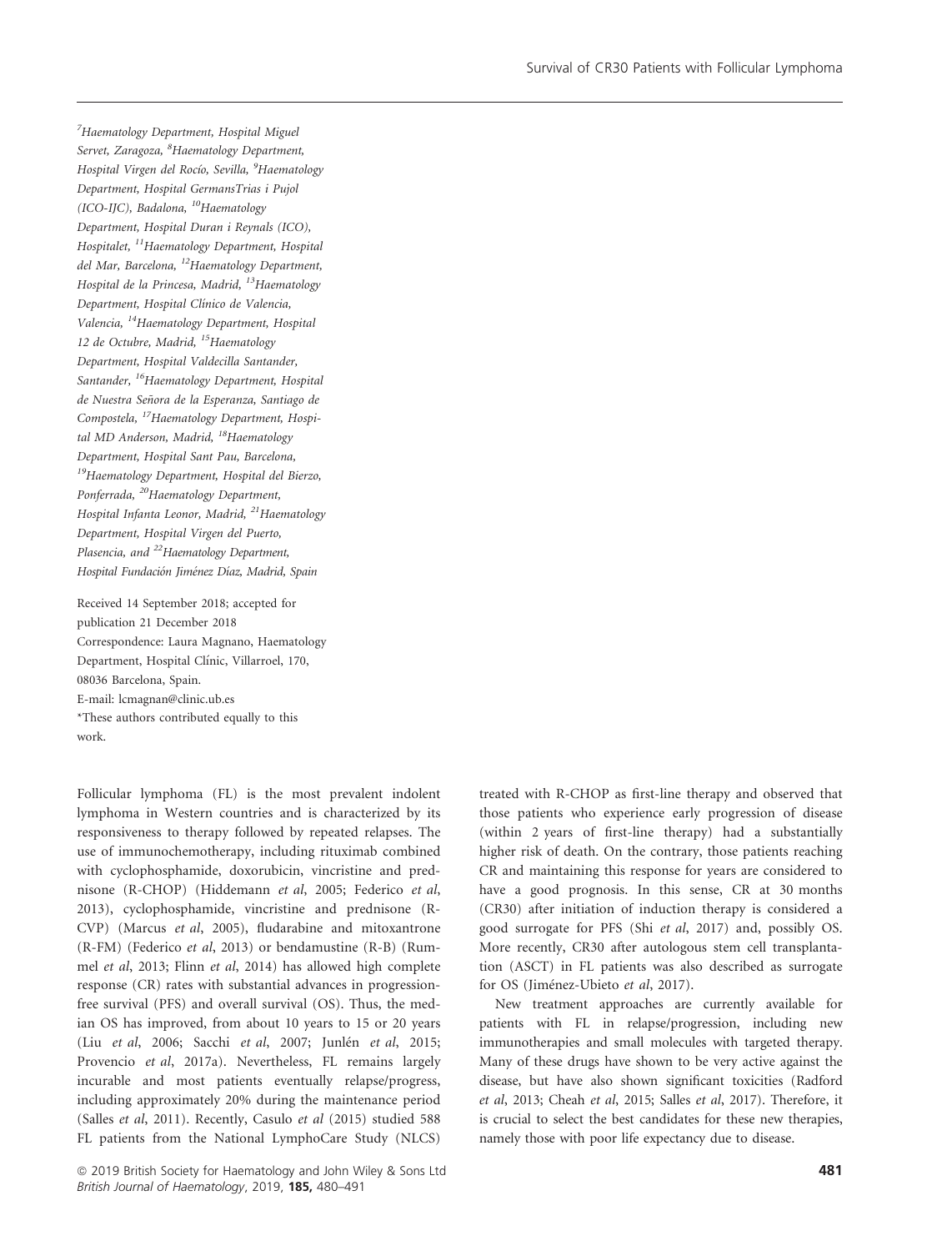In this setting, this study aimed to analyse the life expectancy of patients with FL according to response assessed at 30 months from the start of treatment and compare it with that of the sex and age-matched Spanish general population.

# Patients and methods

# Patients

Two hundred and sixty-three patients (median age, 59 years; female/male, 142/121) consecutively diagnosed with FL grades 1, 2 and 3a in two associated centres between January 2004 and January 2014 were retrospectively enrolled in the present study as the training cohort.

The only criterion for inclusion in the study was the need for treatment according to the Groupe d'Etude des Lymphomes Folliculaires (GELF) criteria (Brice et al, 1997). Fifty-six patients diagnosed in the same time period and followed with a watchful waiting policy were not included in the series. Another 19 patients diagnosed in the same time period and followed with a watchful waiting policy, but eventually needed therapy were included in the analysis from the time of treatment. Patients diagnosed with FL grade 3b, primary cutaneous follicle centre lymphoma, and FL with component of diffuse large B-cell lymphoma (DLBCL) were not included in the study. The training series was used to explore the impact of CR30 on the OS and to fully characterize CR30 patients in a homogeneous series, with complete clinico-biological data and treated according to well-defined institutional guidelines. Main initial features of the patients are described in Table I. Median age was 59 years (range, 26–86) and the male/female distribution was 142/121. The histological distribution was as follows: FL grade 1, 24%; FL grade 2, 47%; FL grade 3a, 18%; the grade could not be determined in 28 patients (11%). Thirty-three percent of patients had a high-risk FL International Prognostic Index (FLIPI) score. Treatment slightly varied over time and was R-CHOP/R-FCM (rituximab, fludarabine, cyclophosphamide and mitoxantrone) in 70% of the patients. Eighty-eight patients (34%) received maintenance with rituximab. All the patients gave informed consent to participate in the study according to the declaration of Helsinki and the ethical standards of the Ethic Committee of the Hospital Clínic de Barcelona and in each participating centre in accordance with institutional standards.

An independent series of 693 patients (median age, 58 years; female/male, 380/313) diagnosed with FL grades 1, 2 and 3a in the same period of time throughout 19 Spanish hospitals from the Spanish group of lymphoma and autologous stem-cell transplantation (Grupo Espanol de Linfomas y ~ Trasplante Autólogo de Médula Óse; GELTAMO) were retrospectively included in this study as a validation cohort. Main features of this series are described in Table I. PFS and OS of the training and validation series are shown in Fig 1.

Table I. Main initial features, treatment and outcome of patients from training and validation cohorts.

| Characteristics                  | Training<br>cohort<br>$(n = 263)$ | Validation<br>cohort<br>$(n = 693)$ |
|----------------------------------|-----------------------------------|-------------------------------------|
| Age $>60$ years                  | 119 (45%)                         | 305 (44%)                           |
| Sex (Female/Male)                | 142/121                           | 380/313                             |
| Histological grade               |                                   |                                     |
| Grade 1/2                        | 187 (71%)                         | 520 (75%)                           |
| Grade 3a                         | 48 (18%)                          | 115 (17%)                           |
| Undetermined                     | 28 (11%)                          | 58 (8%)                             |
| Bulky disease                    | 63 (24%)                          |                                     |
| Stage III-IV disease             | 201 (76%)                         | 536 (78%)                           |
| High serum LDH                   | 59 (22%)                          | <b>NA</b>                           |
| High serum $\beta$ 2 m           | 123 (47%)                         | 173 (31%)                           |
| <b>FLIPI</b>                     |                                   |                                     |
| Low risk                         | 68 (26%)                          | 153 (30%)                           |
| Intermediate risk                | 95 (36%)                          | $163(31\%)$                         |
| High risk                        | 86 (33%)                          | 203 (39%)                           |
| Treatment                        |                                   |                                     |
| R-CHOP                           | 161 (61%)                         | 376 (54%)                           |
| $R$ - $FCM$                      | 24 (9%)                           | 68 (10%)                            |
| R-CVP                            | 36(14%)                           | 72 (10%)                            |
| Others                           | 32 (16%)                          | 177 (26%)                           |
| Maintenance with                 | 88 (33%)                          | 163 (28%)                           |
| rituximab                        |                                   |                                     |
| Response after induction therapy |                                   |                                     |
| CR/CRu                           | 210 (80%)                         | 525 (76%)                           |
| <b>PR</b>                        | 44 (17%)                          | 145 (21%)                           |
| Failure                          | 9(3%)                             | 23(3%)                              |
| PFS at 5 years (95% CI)          | 63% (57-69%)                      | 64% (60-68%)                        |
| OS at 5 years (95% CI)           | 87% (83-91%)                      | 84% (81-87%)                        |

b2 m, b2-microglobulin; CI, confidence interval; CR, complete response; CRu complete response unconfirmed; FLIPI, Follicular Lymphoma International Prognostic Index. LDH, lactate dehydrogenase; NA, not available; OS, overall survival; PFS, progression-free survival; PR, partial response; R-CHOP, rituximab, cyclophosphamide, doxorubicin, vincristine and prednisone); R-CVP, rituximab, cyclophosphamide, vincristine and prednisone; R-FCM, rituximab, fludarabine, cyclophosphamide and mitoxantrone.

#### Assessment of response and outcome

Response to treatment, relapse, survival and causes of death were collected. Response was assessed according to conventional criteria based on computed tomography (CT) scans (Cheson et al, 1999). A new bone marrow biopsy was mandatory in cases with bone marrow involvement before treatment. CR was defined as the total disappearance of tumour masses and disease-related symptoms as well as the normalization of the initial abnormal tests for at least 1 month. Complete remission unconfirmed (CRu) was considered when tumour mass or organ infiltration decreased by more than 75% along with the disappearance of disease-related symptoms but with residual masses  $>1.5$  cm. Partial response (PR) was considered when tumour mass or organ infiltration decreased by at least 50% along with the disappearance of disease-related symptoms.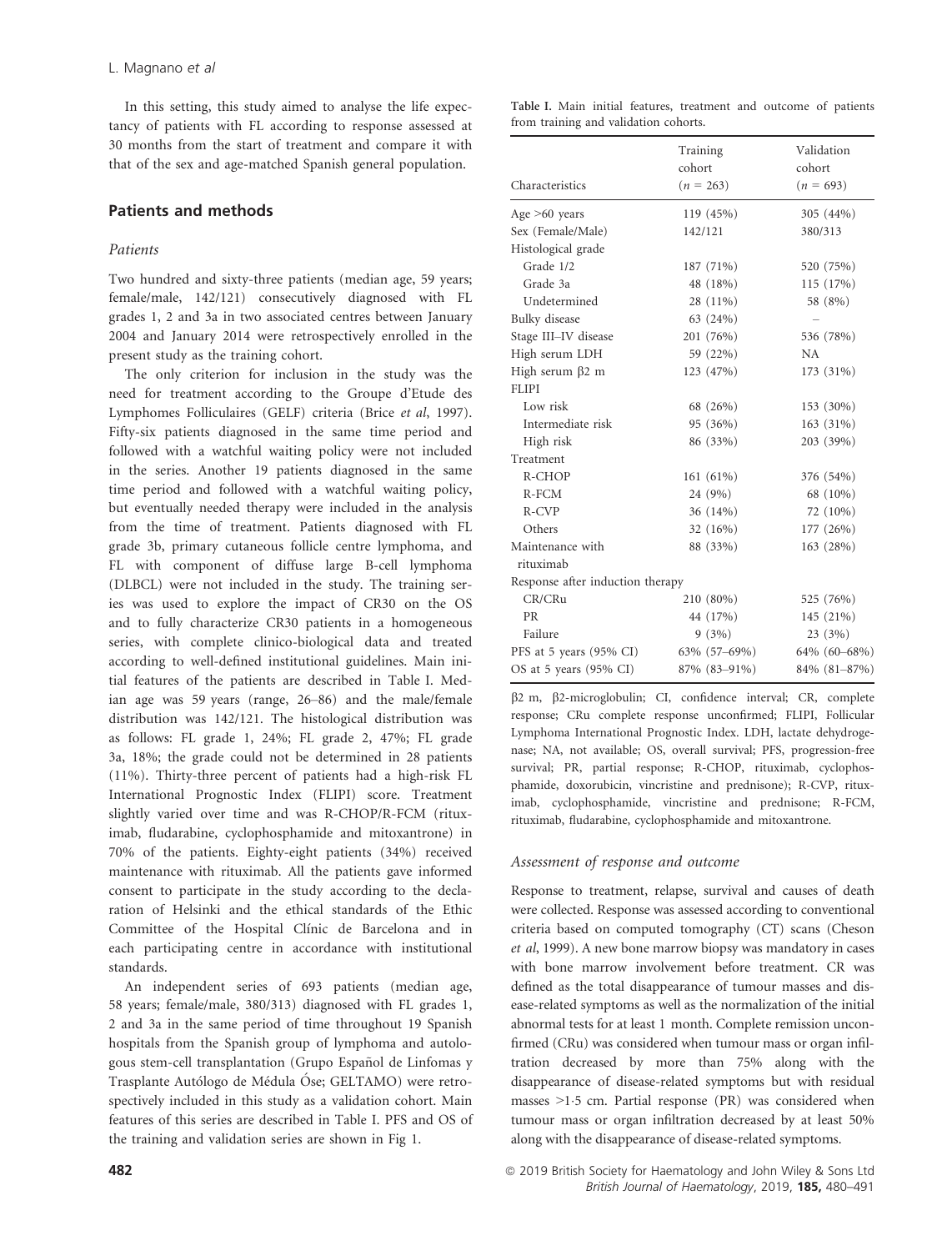

Fig 1. Progression-free survival (PFS) and overall survival (OS) of the training and validation cohorts.

In addition, in 158 patients of the training series (60%), fluorodeoxyglucose-positron emission tomography (PET)/ CT scan was available at the end of induction treatment. In these cases, we also analysed response as assessed by PET/CT scan according to the current criteria (Cheson et al, 2007, 2014). Thus, patients with residual masses were considered in PR when PET scan was positive and in CR when PET scan was negative (Cheson et al, 2007). Patients not included in these categories and early deaths were considered as non-responders. Disease relapse or progression was defined as the appearance of new symptoms or signs of the disease as demonstrated by lymph node biopsy or other appropriate studies. PFS and OS were calculated according to standard definitions (Cheson et al, 2007). A retrospective review of all imaging studies in the training series (both after the induction and at 30 months) was carried out.

# CR30 definition

Complete response assessed by CT scan at 30 months (CR30) from start of therapy was established as the main end point of the study. The 30 months cut-off point was selected based on the duration of induction therapy with 24-months maintenance treatment in addition, as well as data from previous reports (Casulo et al, 2015; Shi et al, 2017). CR30 included those patients who reached CR during induction and maintained the status at 30 months, as well as those in partial response (PR) after induction who reached CR during the maintenance period.

#### Statistical analysis

Differences among the subgroups of patients were assessed by using the Chi-square test (two-tailed), the Student's  $t$  test or nonparametric tests whenever necessary. The actuarial survival analysis was performed by the Kaplan and Meier method and differences assessed by the log-rank test. To evaluate the prognostic impact of different variables in PFS and OS, multivariate analyses were performed with the stepwise proportional hazards model (Cox model).  $P < 0.05$  were considered statistically significant. A "land-mark" at 30 months from start of therapy was established to assess survival. Finally, relative survival (RS) was analysed with respect to a sex- and age-matched Spanish population [\(www.mortality.org](http://www.mortality.org)) using R software, version 3.3.2 (R Core Team, R Foundation for Statistical Computing, Vienna, Austria). Relative survival is a net survival measure representing cancer survival in the absence of other causes of death, and is defined as the ratio of the proportion of observed survivors in a cohort of cancer patients to the proportion of expected survivors in a comparable set of cancer-free individuals. The formulation is based on the assumption of independent competing causes of death (Sasieni & Brentnall, 2017).

# **Results**

#### Response to therapy, CR30 and outcome

After induction therapy, 160 patients (61%) achieved CR, 50 (19%) CRu, 44 (17%) PR and 9 (3%) showed treatment failure. After a median follow-up of 7 years (range: 23–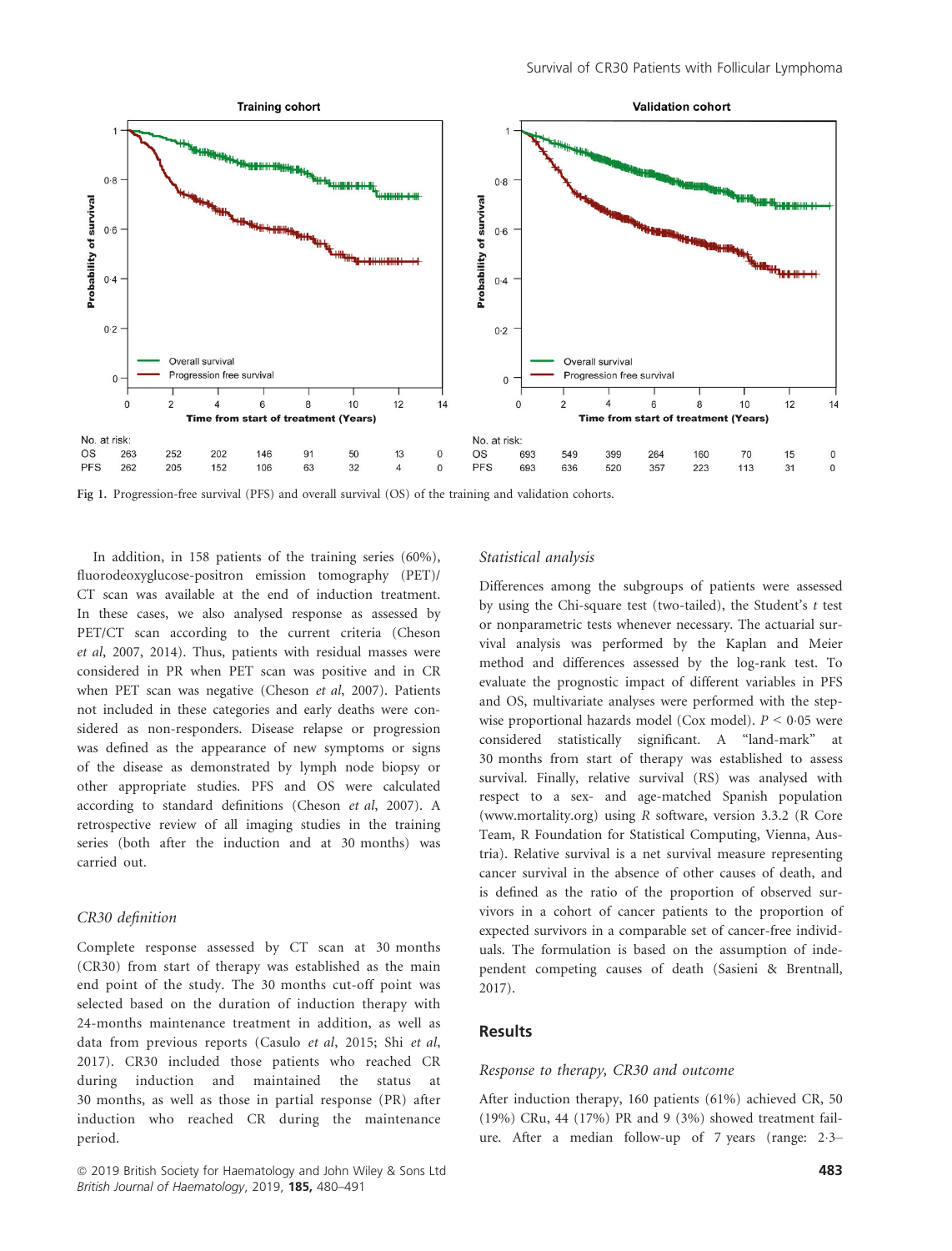*N* = 263 follicular lymphoma patients needing treatment



Fig 2. Patient's disposition as evaluated by computed tomography scan. CR, complete response; CR30, complete response at 30 months; CRu, complete response unconfirmed; PR, partial response.

129 years) for surviving patients, 98 patients (37%) experienced relapse/progression with a 5- and 10-year PFS of 63% [95% confidence interval (CI): 57–69%] and 49% (95% CI: 41–57%), respectively. During the follow-up before 30 months, 59 patients (43 in CR/CRu and 16 in PR) eventually progressed, whereas 21 PR patients achieved CR. Thus, at 30 months, 188 patients were in CR (CR30), 7 in PR and 68 had progressed. Fourteen patients died before this point. The patient disposition is shown in Fig 2.

CR30 patients more frequently presented with early stage, no extranodal involvement, no bulky disease, no bone marrow infiltration, normal serum  $\beta$ 2-microglobulin ( $\beta$ 2 m) and low-risk FLIPI compared to the remaining patients (Table II). Therapy administered did not influence CR30 status. In addition, as expected, maintenance with rituximab was related to a higher probability of CR30. PET/CT scan was available at the end of induction treatment in 158 patients: 116 (73%) were in complete metabolic response, 35 (22%) in partial metabolic response and 7 (5%) showed disease progression.

Forty-six patients died during follow-up with a 5- and 10 year OS of 87% (95% CI: 83–91%) and 78% (95% CI: 72– 84%), respectively. Initial variables predicting shorter OS were older age (>60 years), poor performance status [Eastern Cooperative Oncology Group (ECOG) > 1], extranodal involvement, high serum lactate dehydrogenase (LDH), high serum  $\beta$ 2 m, and high risk FLIPI ( $P < 0.03$  in all cases).

#### OS and life expectancy in CR30 patients

Thirty-one of the 188 CR30 patientseventually relapsed and 21 patients were re-biopsied at that point: FL grades 1–2, 67%, FL grade 3a, 11% and DLBCL, 22%. In two patients a fine needle aspirate was performed. Most patients (87%) received salvage treatment with immunochemotherapy, including R-CHOP, R-B and R-ESHAP (rituximab, etoposide, methylprednisolone, cytarabine, cisplatin), or rituximab monotherapy, whereas a watchful waiting policy was adopted in 13%. After salvage treatment, 70% of patients achieved CR/CRu. 5-year PFS from relapse was 65% (95% CI: 47– 83%). Thirteen patients died during the follow-up. The causes of death were progression ( $n = 3$ ), second malignancies  $(n = 4)$ , cardiovascular events  $(n = 3)$  and others  $(n = 3)$ . In the non-CR30 group ( $N = 63$ , after excluding those who died before 30 months), 19 died, with progression being the most frequent cause of death (84%). The 10-year OS was 53% and 87% for non-CR30 and CR30 patients, respectively ( $P < 0.001$ , Fig 3A).

The impact of the main variables on OS of CR30 patients is shown in Table III. Older age, as well as poor performance status (ECOG >1), extranodal involvement, high serum  $\beta$ 2 m and high risk FLIPI (Fig 4A) before treatment predicted poorer OS in this group. In addition, patients who reached CR during the maintenance period had worse OS than those reaching CR after induction (Fig 4B). Finally, PET/CT scan after induction (Fig 4C) or maintenance with rituximab (Fig 4D) did not significantly influence OS. A multivariate analysis was performed in this cohort of CR30 patients, including FLIPI score (low plus intermediate versus high risk), serum β2 m (normal versus high), response after induction treatment as evaluated by CT scan (PR versus CR), and maintenance with rituximab (no versus yes) as prognostic variables. In the final model with 167 patients, FLIPI was the only independent variable for OS [hazard ratio (HR): 6.45;  $P = 0.034$ ]. The results of the univariate and multivariate analysis of CR30 patients from the training series for PFS and OS are shown in Tables I and SII.

We then compared the survival rate of CR30 patients with that of a sex- and age-matched Spanish general population. The 10-year RS was 100%, with no significant decrease in life expectancy with current follow-up (Table IV). The impacts of the main variables on the RS of CR30 patients are listed in Table III. High serum  $\beta$ 2 m and high risk FLIPI predicted poorer RS, whereas patients in PR after induction had a trend for shorter RS. Finally, RS of CR30 and non-CR30 cohorts were compared, as shown in Table IV. The decrease in life expectancy at 10 years was 27% and 0% for non-CR30 and CR30 patients, respectively (HR:  $5.95$ ;  $P < 0.00001$ ) (Fig 3A).

#### Validation cohort

The main results of the training series were validated in an independent series of 693 patients from the GELTAMO group. Main initial features, PFS and OS, are shown in Fig 1 and Table I. After induction therapy, 525 (76%) patients achieved CR/CRu, 145 (21%) PR and 23 (3%) showed failure to treatment. One hundred and sixty-three of the patients (28%) received maintenance with rituximab. After a median follow-up of 6.7 years (range:  $0.7-13.9$  years) for surviving patients, 230 patients (33%) relapsed with a 5- and 10-year PFS of 64% (95% CI: 60–68%) and 50% (95% CI:

**484 a** 2019 British Society for Haematology and John Wiley & Sons Ltd British Journal of Haematology, 2019, 185, 480–491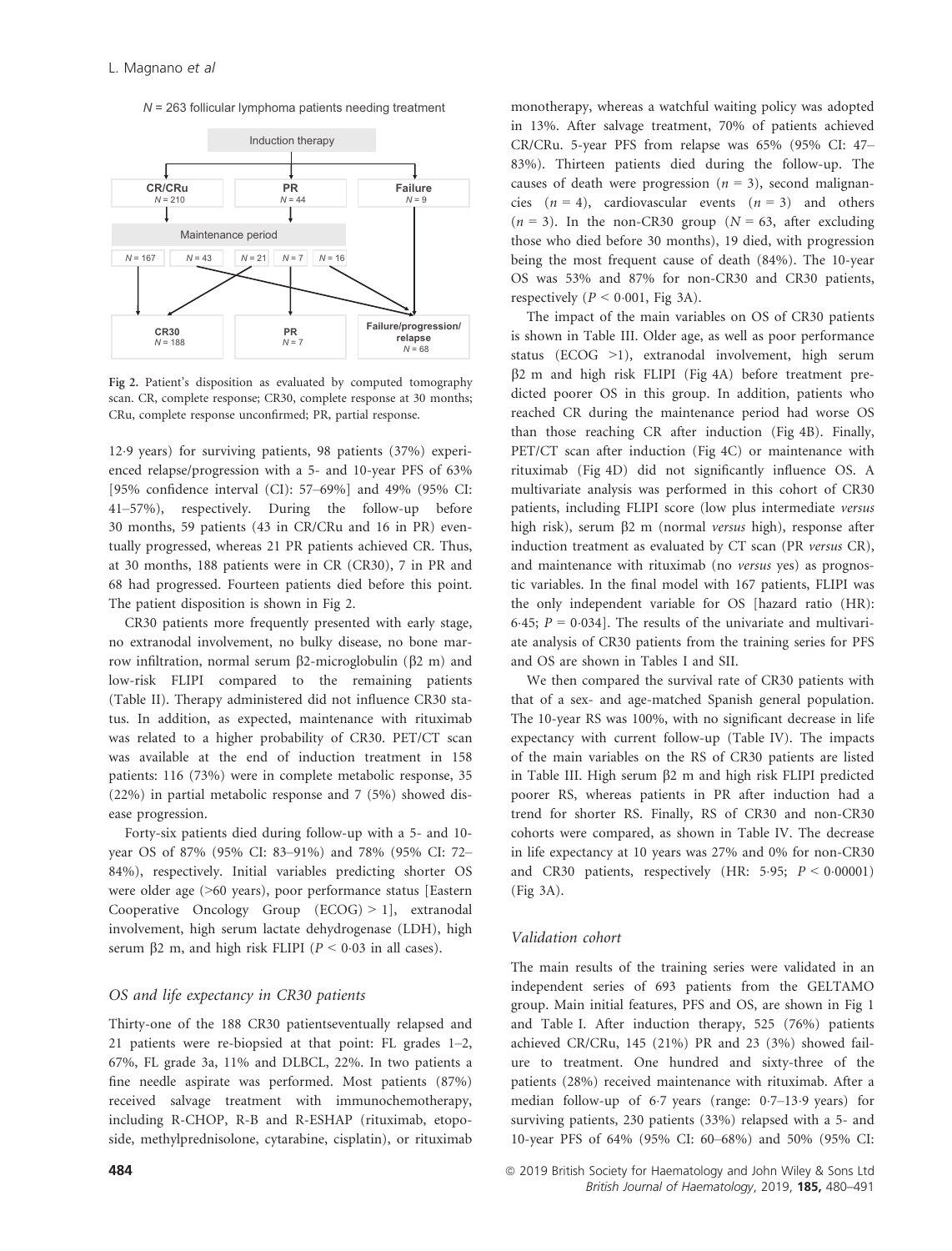|  | Table II. Initial characteristics and treatment from training cohort |  |  |  |
|--|----------------------------------------------------------------------|--|--|--|
|  | according to disease status at 30 months.                            |  |  |  |

|                              | CR at 30 months            |         |  |
|------------------------------|----------------------------|---------|--|
| Characteristics              | $(n = 188)$                | P value |  |
| Age                          |                            |         |  |
| $\leq 60$ years              | 98/144 (68%)               | NS      |  |
| $>60$ years                  | 90/119 (76%)               |         |  |
| Sex                          |                            |         |  |
| Female                       | 107/142 (75%)              | NS      |  |
| Male                         | 81/121 (70%)               |         |  |
| Histological grade           |                            |         |  |
| Grade 1/2                    | 135/187 (72%)              | NS.     |  |
| Grade 3a                     | 31/48 (65%)                |         |  |
| <b>B</b> symptoms            |                            |         |  |
| N <sub>0</sub>               | 166/228 (73%)              | NS.     |  |
| Yes                          | 22/35 (69%)                |         |  |
| ECOG performance score       |                            |         |  |
| $<$ 1                        | 177/246 (72%)              | NS.     |  |
| $\geq$ 1                     | 11/16 (69%)                |         |  |
| Bulky disease                |                            |         |  |
| No                           | 149/200 (75%)              | 0.04    |  |
| Yes                          | 39/63 (62%)                |         |  |
| Stage disease                |                            |         |  |
| $I$ -II                      | 52/62 (84%)                | 0.009   |  |
| $III$ -IV                    | 136/201 (68%)              |         |  |
| Extranodal involvement       |                            |         |  |
| No                           | 75/92 (82%)                | 0.015   |  |
| Yes                          | 113/171 (66%)              |         |  |
| Bone marrow involvement      |                            |         |  |
| No                           | 99/124 (80%)               | 0.003   |  |
| Yes                          | 89/139 (64%)               |         |  |
| Peripheral blood involvement |                            |         |  |
| No                           | 164/220 (75%)              | NS      |  |
| Yes                          | 17/28 (61%)                |         |  |
| Serum LDH                    |                            |         |  |
| Normal                       | 140/188 (74%)              | NS.     |  |
|                              |                            |         |  |
| High<br>Serum β2 m           | 41/59 (69%)                |         |  |
| Normal                       | 88/109 (81%)               | 0.016   |  |
| High                         | 83/123 (67%)               |         |  |
| <b>FLIPI</b>                 |                            |         |  |
| Low risk                     | 59/68 (87%)                | 0.012   |  |
| Intermediate risk            | 63/95 (66%)                |         |  |
| High risk                    | 62/86 (72%)                |         |  |
| Treatment                    |                            |         |  |
| R-CHOP/R-FCM                 |                            | NS      |  |
| R-CVP                        | 131/187 (71%)              |         |  |
| Others                       | 26/34 (76%)<br>29/42 (69%) |         |  |
|                              |                            |         |  |
| Response to induction        |                            |         |  |
| CR/CRu                       | 167/210 (80%)              | < 0.001 |  |
| PR                           | 21/44 (48%)                |         |  |

45–55%), respectively. During the follow-up, 143 patients died with a 5- and 10-year OS of 84% (95% CI: 82–86%) and 73% (95% CI: 69–77%), respectively. Four hundred and twenty-seven patients (62%) were in CR at 30 months. Ten year OS of CR30 patients was 90% (95% CI: 86–94%;

ª 2019 British Society for Haematology and John Wiley & Sons Ltd 485 British Journal of Haematology, 2019, 185, 480-491

|  | Table II. (Continued) |
|--|-----------------------|
|--|-----------------------|

| Characteristics                | CR at 30 months<br>$(n = 188)$ | P value |
|--------------------------------|--------------------------------|---------|
| Response (assessed by PET/CT)  |                                |         |
| Complete metabolic response    | 100/116 (82%)                  | < 0.001 |
| No complete metabolic response | 25/42 (60%)                    |         |
| Maintenance with rituximab     |                                |         |
| No                             | 112/174 (69%)                  | < 0.001 |
| Yes                            | 75/88 (87%)                    |         |

b2 m, b2-microglobulin; CR, complete response; CRu complete response unconfirmed; ECOG, Eastern Cooperative Oncology Group; FLIPI, Follicular Lymphoma International Prognostic Index; LDH, lactate dehydrogenase; PET/CT, fluorodeoxyglucose-positron emission tomography/computed tomography; PR, partial response; R-CHOP, rituximab, cyclophosphamide, doxorubicin, vincristine and prednisone); R-CVP, rituximab, cyclophosphamide, vincristine and prednisone; R-FCM, rituximab, fludarabine, cyclophosphamide and mitoxantrone.

Fig 3B). Variables predicting poor OS among CR30 patients were high serum b2 m, high-risk FLIPI, PR after induction and not receiving maintenance with rituximab (Table SI). A multivariate analysis was performed in these CR30 patients, including FLIPI score (low plus intermediate versus high risk), serum  $\beta$ 2 m (normal versus high) and maintenance with rituximab (no versus yes) as prognostic variables. Response after induction treatment was not included in the model because a centralized review of imaging was not carried out in this cohort. In the final model with 317 patients, FLIPI (HR: 3.4;  $P = 0.025$ ) and serum  $\beta$ 2 m (HR: 2.33;  $P = 0.017$ ) were independent prognostic variables for OS. Thus, FLIPI was validated as prognostic variable in CR30 patients. Univariate and multivariate analysis of both series are shown in Tables SI and SII.

Finally, for the training cohort, we compared the OS of CR30 patients and non-CR30 patients to that of a sex- and age-matched Spanish population. The 10-year RS were 100% and 59% with a decrease in life expectancy of 0% and 41%, respectively (Table IV, Fig 3B).

#### Analysis of other end points described in the literature

Different end points with diverse time points have been reported in the literature (Casulo et al, 2015; Maurer et al, 2016; Provencio et al, 2017b); OS according to progression of disease (POD) at 12 (POD12), 24 (POD24) and 30 (POD30) months and different statistical methods is depicted in Figure S1.

#### **Discussion**

Patients with FL needing therapy have a very long median OS with current treatments, largely based on immunochemotherapy. However, FL remains incurable in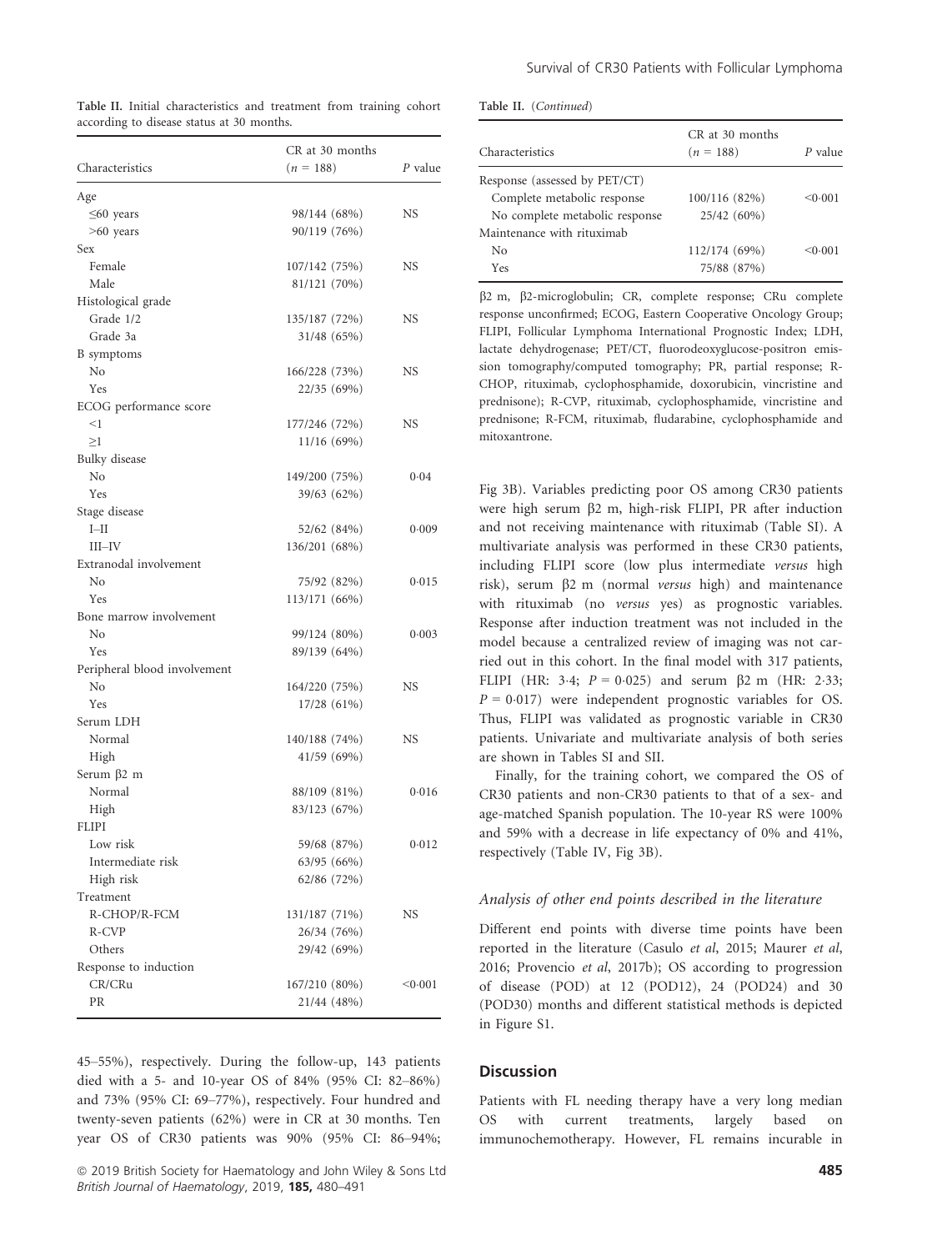

Fig 3. Overall survival according to the status at 30 months in training (A) and validation (B) cohorts. CR30, complete response at 30 months; Non-CR30, no complete response at 30 months.

most cases, with repeated relapses over time. As suggested in the pre-rituximab era and confirmed in recent series, the group of patients who experience early progression of the disease show poor outcomes in terms of OS (Montoto et al, 2002; Casulo et al, 2015; Jurinovic et al, 2016; Maurer et al, 2016). Between 19 and 25% of FL patients treated with immunochemotherapy suffer early treatment failure in different studies (Salles et al, 2011; Casulo et al, 2015; Jurinovic et al, 2016), including 22% in current series, whereas most patients have a durable response. Herein, we have focused on the latter, in order to compare their outcome with that of the normal population and assess the prognostic factors specifically in a good prognosis population. We have therefore shown that CR30 patients have a life expectancy that is almost identical to that of a sex- and age-matched Spanish general population and this finding has been validated in an independent cohort. Although this is the first study to our knowledge demonstrating a favourable outcome in terms of relative survival of CR30 patients, these data are not surprising, given that other recent reports have shown the same good evolution of prolonged responders (Provencio et al, 2017b). In this sense, the most remarkable finding probably is not the difference in survival between early failures and maintained responders, but rather the huge magnitude of this difference. Only two studies have previously studied the RS of long responders patients (Maurer et al, 2016; Provencio et al, 2017b). Both studies observed that those patients who achieve event-free survival at 12 or 24 months have a risk of dying similar to the general population. However, we believe that our study has some advantages over those previously mentioned. Our training series is a homogeneous, well-characterized series that includes patients treated only in the rituximab era following our institutional guidelines. Moreover, our series includes PET/CT scan information, which has allowed us to analyse better the characteristics of CR30 patient at diagnosis. Finally, the possible advantages of CR30 instead of POD24 are discussed below.

A limitation of the present study, like that of all studies in the rituximab era, is that the follow-up is necessarily short, consequently limiting the conclusions made in the long term. Therefore, the almost normal life expectancy at 10 years for patients in CR30 does not exclude that life expectancy could be lower at 20 or 30 years. However, we have preferred to include only patients treated in the rituximab era, because rituximab has substantially changed the natural history of the disease, increasing the OS of FL patients. Our study included patients treated with different regimens (R-CHOP/R-CVP and R-FCM), however, these regimen have shown the same efficacy although with different toxicity profiles (Luminari et al, 2018).

The use of PFS (or OS) as the primary end-point in clinical trials is a challenge for a disease whose median PFS is curretnly about 6–8 years and median OS close to 20 years (Salles et al, 2011; Nastoupil et al, 2015; Provencio et al, 2017a). For this reason, response to initial therapy assessed at a certain time point has been recently analysed as a surrogate marker for PFS within the setting of clinical trials (Shi et al, 2017). The study of individual patient data from 13 randomized multicentre trials of induction and maintenance regimens in first-line FL therapy demonstrated the value of CR30 as a surrogate end-point for PFS. Other reports selected different cut-offs, including 24 months from start of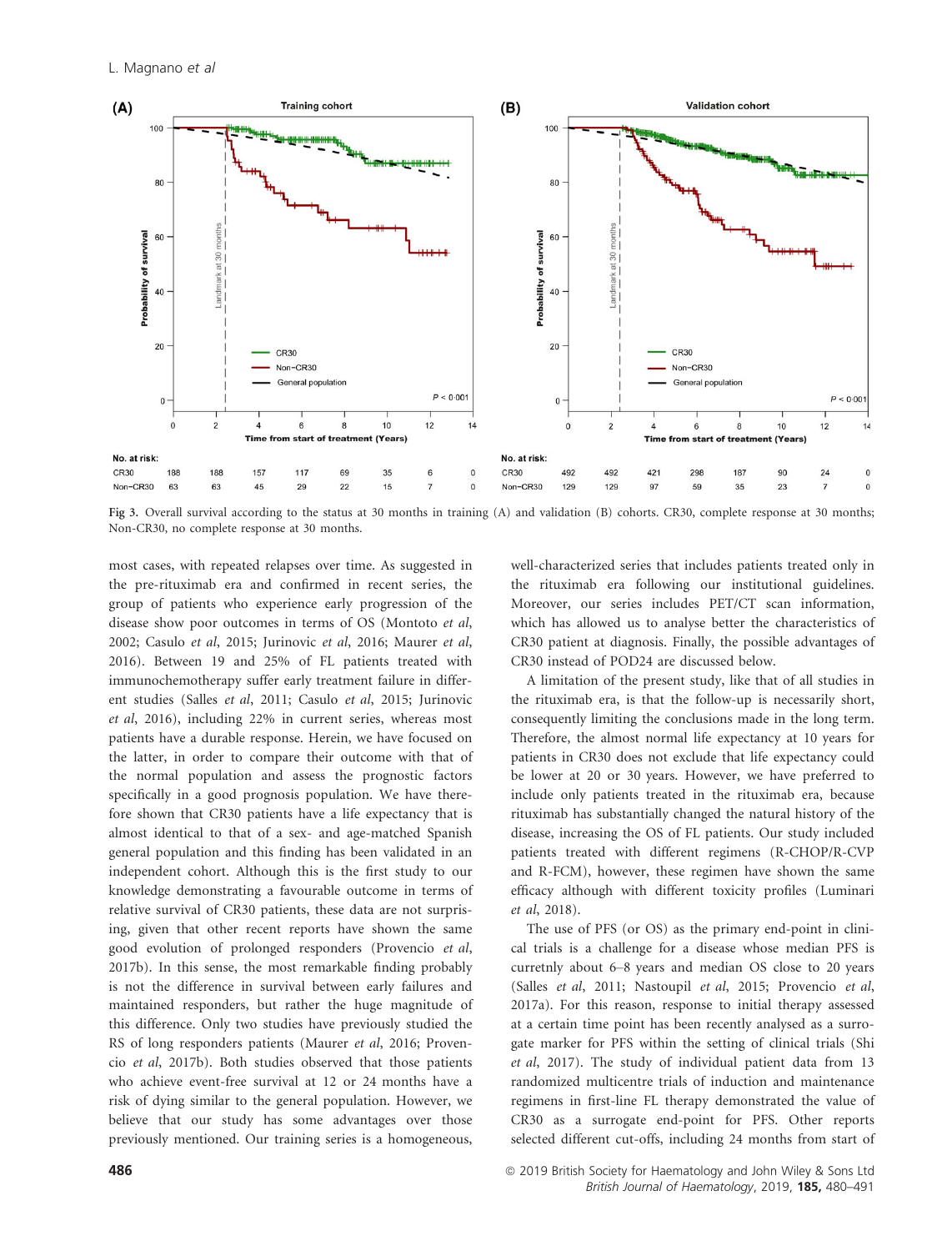Table III. Univariate analysis for overall survival in CR30 patients of the training cohort.

| Characteristics                       | 10-year OS<br>$\%$ ; P value |           | 10-year RS %;<br>$P$ value |           |
|---------------------------------------|------------------------------|-----------|----------------------------|-----------|
| All CR30 patients                     | 87                           |           | 100                        |           |
| Age                                   |                              |           |                            |           |
| $\leq 60$ years                       | 93                           | 0.001     | 100                        | <b>NS</b> |
| $>60$ years                           | 69                           |           | 99                         |           |
| Sex                                   |                              |           |                            |           |
| Female                                | 87                           | <b>NS</b> | 99                         | NS        |
| Male                                  | 88                           |           | 99                         |           |
| ECOG performance score                |                              |           |                            |           |
| <1                                    | 90                           | 0.002     | 97                         | <b>NS</b> |
| >1                                    | 45                           |           | 83                         |           |
| Extranodal involvement                |                              |           |                            |           |
| No                                    | 97                           | 0.03      | 100                        | <b>NS</b> |
| Yes                                   | 78                           |           | 93                         |           |
| Serum $\beta$ 2 m                     |                              |           |                            |           |
| Normal                                | 96                           | 0.005     | 100                        | 0.03      |
| High                                  | 72                           |           | 90                         |           |
| <b>FLIPI</b>                          |                              |           |                            |           |
| Low risk                              | 98                           | 0.001     | 100                        | 0.043     |
| Intermediate risk                     | 93                           |           | 100                        |           |
| High risk                             | 66                           |           | 88                         |           |
| Response to induction                 |                              |           |                            |           |
| CR/CRu                                | 89                           | 0.04      | 98                         | 0.09      |
| <b>PR</b>                             | 67                           |           | 85                         |           |
| PET/CT scan after induction treatment |                              |           |                            |           |
| Complete metabolic response           | 91                           | <b>NS</b> | 100                        | <b>NS</b> |
| No complete metabolic response        | 86                           |           | 97                         |           |
| Maintenance with rituximab            |                              |           |                            |           |
| Yes                                   | 87                           | <b>NS</b> | 97                         | <b>NS</b> |
| No                                    | 81                           |           | 89                         |           |

b2 m, b2-microglobulin; CR, complete response; CR30, complete response at 30 months; CRu complete response unconfirmed; ECOG, Eastern Cooperative Oncology Group; FLIPI, Follicular Lymphoma International Prognostic Index; NS, not significant; OS, overall survival; PET/CT scan, fluorodeoxyglucose-positron emission tomography/computed tomography; PR, partial response; RS, relative survival.

therapy in the so-call POD24 (Casulo et al, 2015; Jurinovic et al, 2016). In the present study, we primarily selected CR30 as the predictor of outcome due to the preliminary data of the FLASH study (Shi et al, 2017), as well as CR30 having additional advantages. First, 30 months corresponds approximately to the duration of the induction therapy plus the 24 months of rituximab maintenance. Moreover, in clinical practice, the re-assessment of response is usually performed at the end of the maintenance period, unless relapse is suspected. Therefore, patients not included in clinical trials having detailed information on status at 30 months are much more realistic than at 24 months.

Our CR30 definition included patients reaching CR with the induction therapy, as well as those in PR who achieved CR during the maintenance period. It is well known that about 30–50% of PR patients eventually reach CR during the maintenance period (Salles et al, 2011), and this figure was 48% in our series. Although the prognosis of the latter is considered good, our data suggest that the outcome of converted patients is somewhat worse in terms of survival. Other variables predicting survival in the subset of CR30 patients were FLIPI and  $\beta$ 2 m at diagnosis. The FLIPI score is a validated tool to stratify FL patients into risk groups and predict prognosis by incorporating clinical and laboratory features upon diagnosis of the disease (Solal-Céligny et al, 2004). However, FLIPI is not routinely used to guide risk-adapted treatment strategies. We found that high-risk FLIPI score predicted poorer OS in CR30 patients. These findings suggest that FLIPI also remains an important prognostic factor during the evolution of patients. Finally, PET/ CT imaging has been recommended for the evaluation of response after induction therapy in FL (Cheson et al, 2014) and several studies (Pyo et al, 2013; Trotman et al, 2014) have shown to be a good predictor of PFS and OS in these patients. For this reason, we also evaluated the impact of response assessed by PET/CT scan after induction in about 60% of patients in whom this exploration was available. Interestingly, within the subset of CR30 patients, we observed no significant impact on survival prediction. Of course, it may be argued that the series was not powerful to detect differences due to the relatively low number of patients with favourable prognosis.

A recently published study (Pastore et al, 2015) showed that integration of the mutational status of seven genes with clinical risk factors (m7-FLIPI) improves prognostication for patients with FL receiving first-line immunochemotherapy. This score has emerged as a promising approach to identifying the subset of risk. In this sense, Jurinovic et al (2016) evaluated the ability of pre-treatment risk models to predictive early treatment failure and observed that m7-FLIPI was highly accurate in predicting POD24. These findings suggest that long responders could have a particular biological profile. Therefore, future studies should be directed towards studying the biological profile of this group of patients with FL with good prognosis in order to allow for guidance on risk-adapted treatment strategies.

New effective treatment approaches are currently available for patients with FL particularly at relapse/progression. However, these drugs show non-negligible toxicities, such as infections, drug-induced pneumonitis, diarrhoea/colitis, neutropenia or infusion-related reaction. (Radford et al, 2013; Coutré et al, 2015; Salles et al, 2017) Although CR30 patients may relapse in the future, these patients have an excellent outcome with standard therapeutic approaches and, therefore, are not the best candidates for potentially toxic investigational regimens.

In conclusion, FL patients treated with immunochemotherapy who were in CR at 30 months from the start of the treatment show similar survival rate to that of a sex- and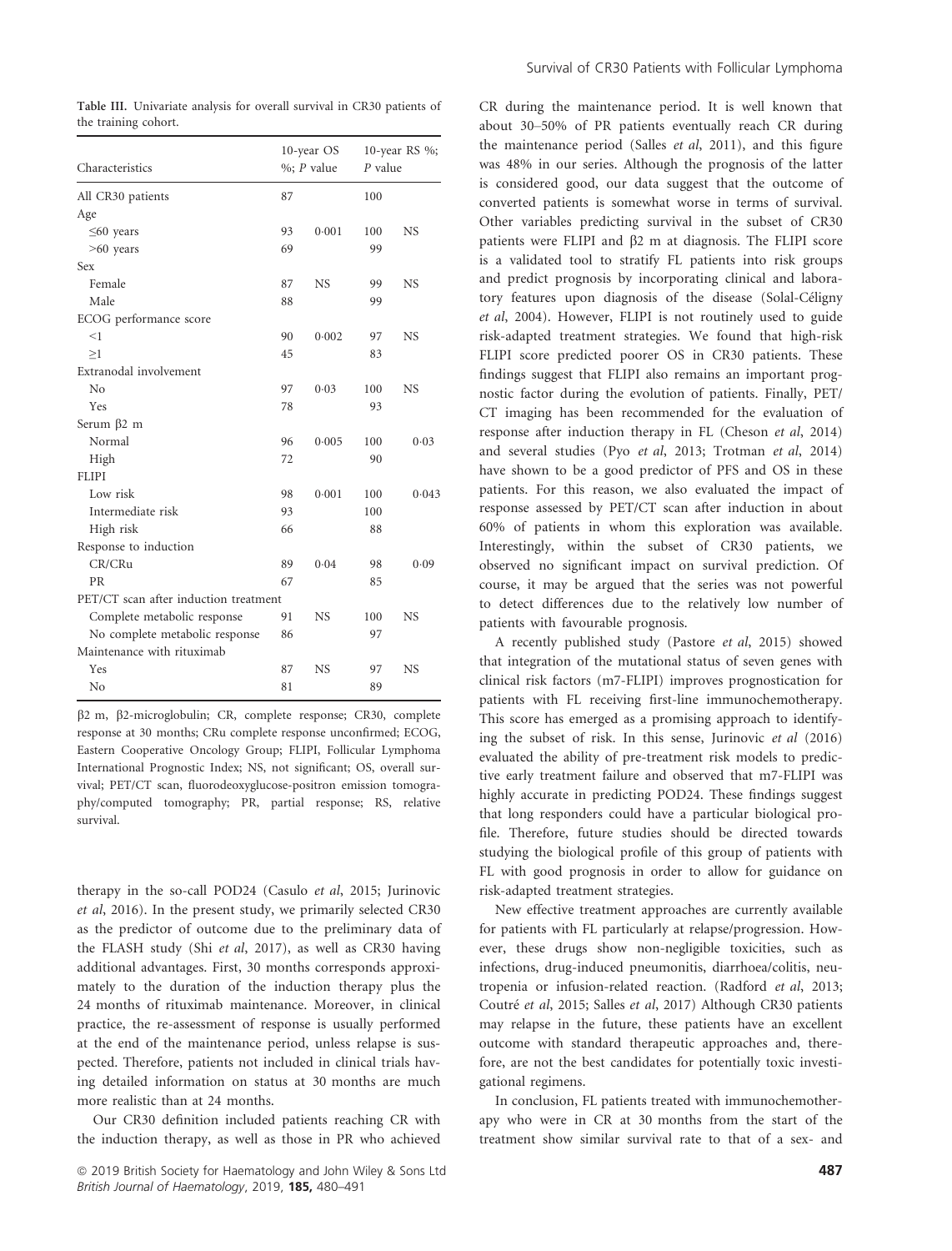

Fig 4. Overall survival of CR30 patients according to FLIPI score (A), response after induction (B), PET/CT scan after induction (C) and maintenance with rituximab (D). CR, complete response; CRu, complete response unconfirmed; FLIPI, Follicular Lymphoma International Prognostic Index; PET/CT scan, fluorodeoxyglucose-positron emission tomography/computed tomography; PR, partial response.

|  | Table IV. Overall survival and relative survival of CR30 and non-CR30 patients in training and validation cohorts. |  |  |  |  |  |  |  |  |
|--|--------------------------------------------------------------------------------------------------------------------|--|--|--|--|--|--|--|--|
|--|--------------------------------------------------------------------------------------------------------------------|--|--|--|--|--|--|--|--|

|                    |     | Training cohort ( $n = 251$ ) |                  | Validation cohort ( $n = 623$ ) |
|--------------------|-----|-------------------------------|------------------|---------------------------------|
|                    | n   | 10-year RS (95% CI)           | $\boldsymbol{n}$ | 10-year RS (95% CI)             |
| CR at 30 months    | 188 | $100\%$ (94-100%)             | 427              | $100\%$ (95-100%)               |
| No CR at 30 months | 63  | 73% (57-88%)<br>P < 0.0001    | 196              | 59% (47-71%)<br>P < 0.0001      |

CI, confidence interval; CR, complete response; RS, relative survival.

Patients who died before the land-mark (30 months) are not included in this table.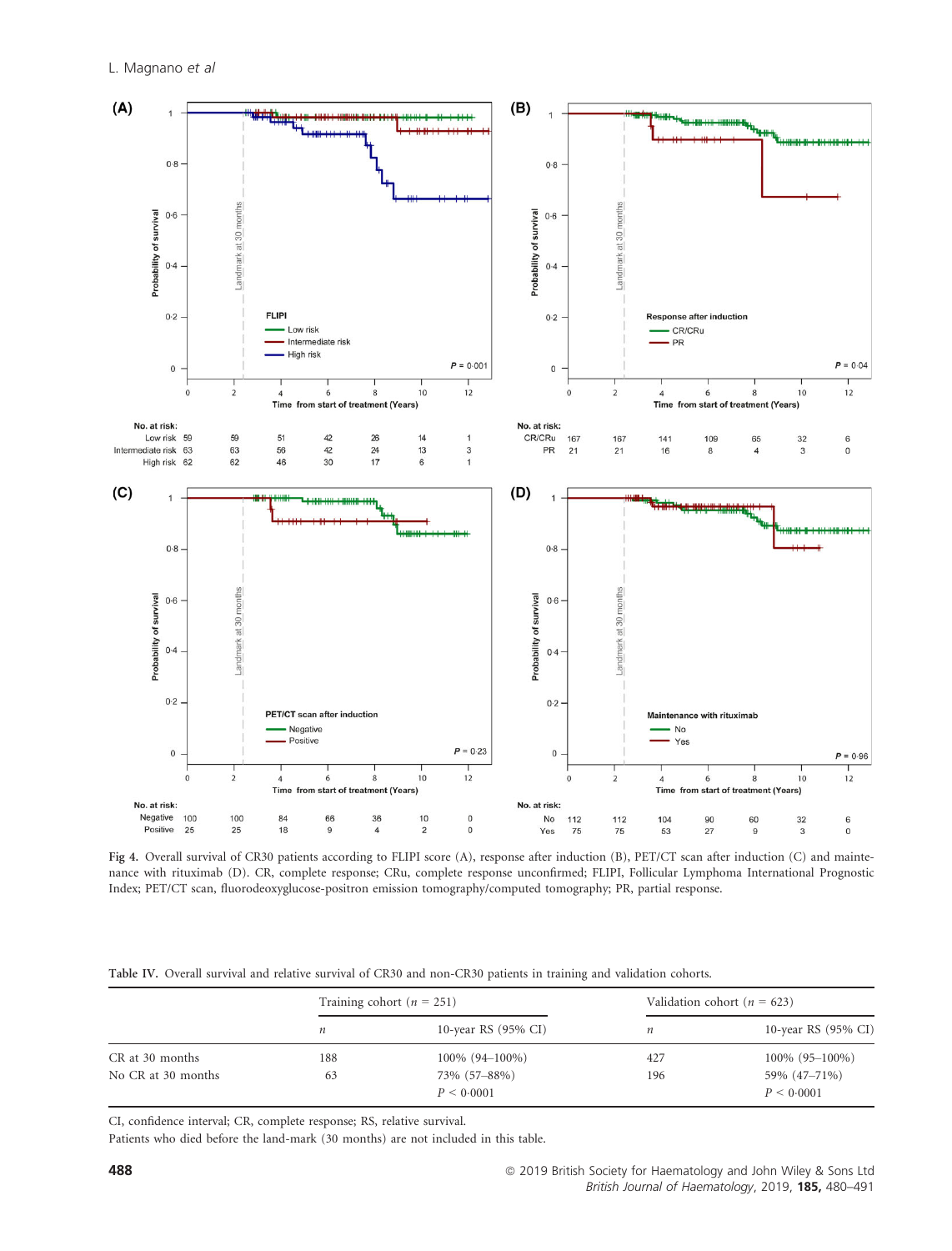age-matched Spanish general population. CR30 can be therefore considered a strong predictor of OS in FL patients.

# Funding source

This work was supported by PI16/00420 (to EG and ALG), PMP15/00007, PIE13/00033 (to ALG), Instituto de Salud Carlos III, Ministerio de Salud, España, SAF12-38432, Ministerio de Economía y Competitividad, CIBERONC, GEL-LFT-2014-01 (from GELTAMO group), and the program "Fellowship de Gilead Sciences" to ALG and PERIS SLT002/16/00374. A. Rivas-Delgado was supported by a "Josep Font" grant (Hospital Clinic de Barcelona).

# Authorship contributions

Conception and design: AL-G, LM, MDC, SA, MA.

Provision of study materials or patients: LM, SA, MA, ARD, AM, FN, MA, MEL, GR, JMS, MM, SM, IC, AS, FGP, RA, JC, MJT, AIT, AJ-U, AR, AGV, JLB, LL, SN, EC, MEI, EP, SM, MG, AM.

# References

- Brice, P., Bastion, Y., Lepage, E., Brousse, N., Haïoun, C., Moreau, P., Straetmans, N., Tilly, H., Tabah, I. & Solal-Céligny, P. (1997) Comparison in low-tumour-burden follicular lymphomas between an initial no-treatment policy, prednimustine, or interferon alfa: a randomized study from the Groupe d'Etude des Lymphomes Folliculaires. Journal of Clinical Oncology, 15, 1110–1117.
- Casulo, C., Byrtek, M., Dawson, K.L., Zhou, X., Farber, C.M., Flowers, C.R., Hainsworth, J.D., Maurer, M.J., Cerhan, J.R., Link, B.K., Zelenetz, A.D. & Friedberg, J.W. (2015) Early relapse of follicular lymphoma after rituximab plus cyclophosphamide, doxorubicin, vincristine, and prednisone defines patients at high risk for death: an analysis from the national lymphocare study. Journal of Clinical Oncology, 33, 2516–2522.
- Cheah, C.Y., Nastoupil, L.J., Neelapu, S.S., Forbes, S.G., Oki, Y. & Fowler, N.H. (2015) Lenalidomide, idelalisib, and rituximab are unacceptably toxic in patients with relapsed/refractory indolent lymphoma. Blood, 125, 3357–3359.
- Cheson, B.D., Horning, S.J., Coiffier, B., Shipp, M.A., Fisher, R.I., Connors, J.M., Lister, T.A., Vose, J., Grillo-López, A., Hagenbeek, A., Cabanillas, F., Klippensten, D., Hiddemann, W., Castellino, R., Harris, N.L., Armitage, J.O., Carter, W., Hoppe, R. & Canellos, G.P. (1999) Report of an international workshop to standardize response criteria for non-Hodgkin's lymphomas. NCI Sponsored International Working Group. Journal of Clinical Oncology, 17, 1244.
- Cheson, B.D., Pfistner, B., Juweid, M.E., Gascoyne, R.D., Specht, L., Horning, S.J., Coiffier, B.,

Data analysis and interpretation: ALG, LM. Manuscript writing: LM, AL-G. Study supervision: AL-G, MDC. Final approval of manuscript: All authors.

# Disclosure of conflicts of interest

The authors declare no conflicts of interest.

# Supporting Information

Additional supporting information may be found online in the Supporting Information section at the end of the article.

Table SI. Results of the univariate analysis of CR30 patients from the training and validation series for PFS and OS.

Table SII. Results of the multivariate analysis of CR30 patients from the training and validation series for PFS and OS.

Figure S1. OS according to POD12, POD24 and POD30 and different statistical methods.

Fisher, R.I., Hagenbeek, A., Zucca, E., Rosen, S.T., Stroobants, S., Lister, T.A., Hoppe, R.T., Dreyling, M., Tobinai, K., Vose, J.M., Connors, J.M., Federico, M. & Diehl, V. (2007) Revised response criteria for malignant lymphoma. Journal of Clinical Oncology, 25, 579–586.

- Cheson, B.D., Fisher, R.I., Barrington, S.F., Cavalli, F., Schwartz, L.H., Zucca, E. & Lister, T.A.; Alliance, Australasian Leukaemia and Lymphoma Group, Eastern Cooperative Oncology Group, European Mantle Cell Lymphoma Consortium, Italian Lymphoma Foundation, European Organisation for Research, Treatment of Cancer/ Dutch Hemato-Oncology Group, Grupo Español de Médula Ósea, German High-Grade Lymphoma Study Group, German Hodgkin's Study Group, Japanese Lymphorra Study Group, Lymphoma Study Association, NCIC Clinical Trials Group, Nordic Lymphoma Study Group, Southwest Oncology Group; United Kingdom National Cancer Research Institute. (2014) Recommendations for initial evaluation, staging, and response assessment of hodgkin and non-Hodgkin lymphoma: the Lugano classification. Journal of Clinical Oncology, 32, 3059–3067.
- Coutré, S.E., Barrientos, J.C., Brown, J.R., de Vos, S., Furman, R.R., Keating, M.J., Li, D., O'Brien, S.M., Pagel, J.M., Poleski, M.H., Sharman, J.P., Yao, N.-S. & Zelenetz, A.D. (2015) Management of adverse events associated with idelalisib treatment: expert panel opinion. Leukemia & Lymphoma, 56, 2779–2786.
- Federico, M., Luminari, S., Dondi, A., Tucci, A., Vitolo, U., Rigacci, L., Di Raimondo, F., Carella, A.M., Pulsoni, A., Merli, F., Arcaini, L., Angrilli, F., Stelitano, C., Gaidano, G., Dell'olio, M., Marcheselli, L., Franco, V., Galimberti, S., Sacchi, S. & Brugiatelli, M. (2013) R-CVP versus R-

CHOP versus R-FM for the initial treatment of patients with advanced-stage follicular lymphoma: results of the FOLL05 trial conducted by the Fondazione Italiana Linfomi. Journal of Clinical Oncology, 31, 1506–1513.

- Flinn, I.W., van der Jagt, R., Kahl, B.S., Wood, P., Hawkins, T.E., MacDonald, D., Hertzberg, M., Kwan, Y.-L., Simpson, D., Craig, M., Kolibaba, K., Issa, S., Clementi, R., Hallman, D.M., Munteanu, M., Chen, L. & Burke, J.M. (2014) Randomized trial of bendamustine-rituximab or R-CHOP/R-CVP in first-line treatment of indolent NHL or MCL: the BRIGHT study. Blood, 123, 2944–2952.
- Hiddemann, W., Kneba, M., Dreyling, M., Schmitz, N., Lengfelder, E., Schmits, R., Reiser, M., Metzner, B., Harder, H., Hegewisch-Becker, S., Fischer, T., Kropff, M., Reis, H.-E., Freund, M., Wörmann, B., Fuchs, R., Planker, M., Schimke, J., Eimermacher, H., Trümper, L., Aldaoud, A., Parwaresch, R. & Unterhalt, M. (2005) Frontline therapy with rituximab added to the combination of cyclophosphamide, doxorubicin, vincristine, and prednisone (CHOP) significantly improves the outcome for patients with advanced-stage follicular lymphoma compared with therapy with CHOP alone: results of a prospective randomized study of the German Low-Grade Lymphoma Study Group. Blood, 106, 3725–3732.
- Jiménez-Ubieto, A., Grande, C., Caballero, D., Yáñez, L., Novelli, S., Hernández, M.T., Manzanares, M., Arranz, R., Ferreiro, J.J., Bobillo, S., Mercadal, S., Galego, A., Jiménez, J.L., Moraleda, J.M., Vallejo, C., Albo, C., Pérez, E., Marrero, C., Magnano, L., Palomera, L., Jarque, I., Coria, E., Rodriguez, A., Martín, A., López-Guillermo, A., Salar, A., Lahuerta, J.J.;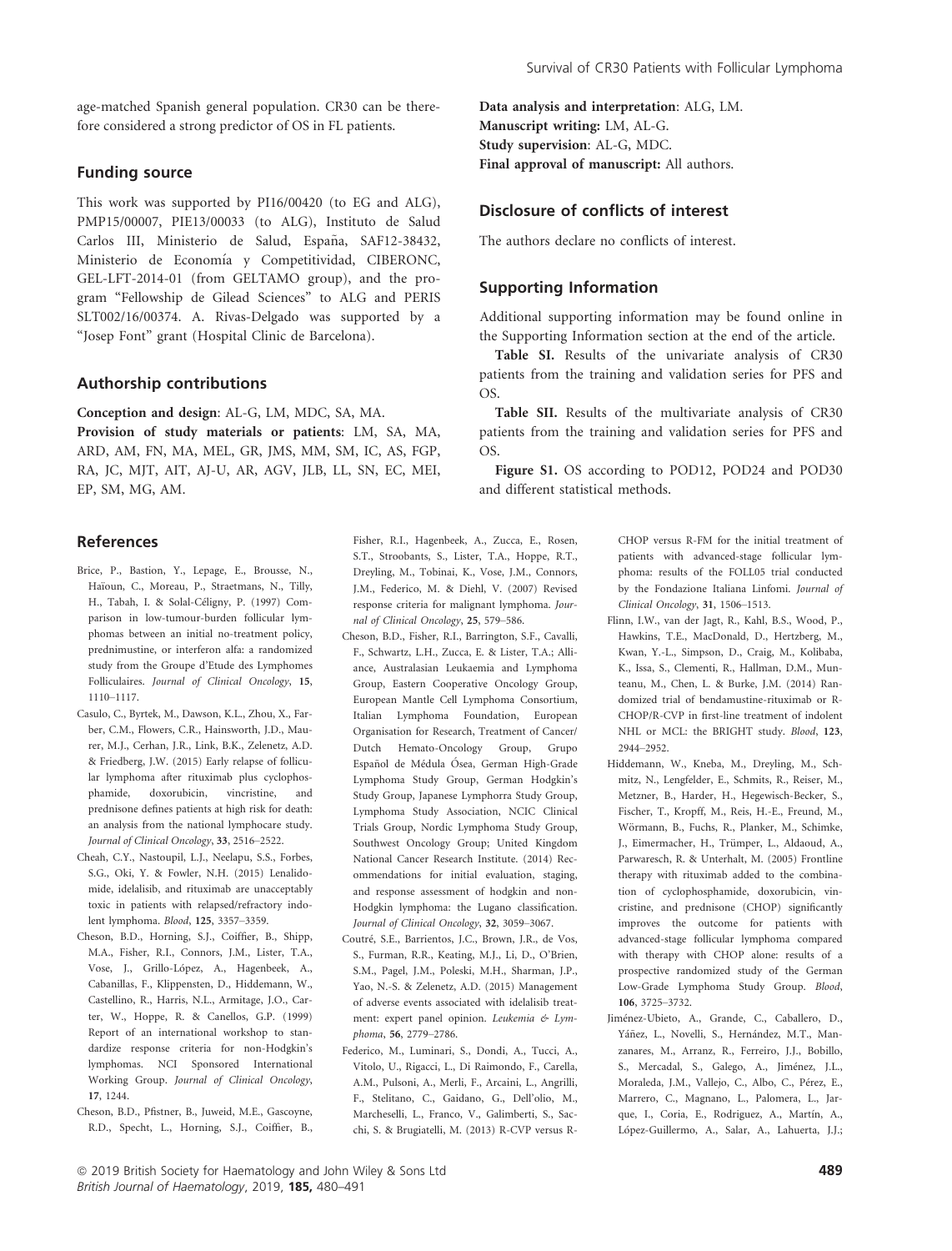on behalf of GELTAMO (Grupo Español de Linfomas y Trasplantes de Médula Ósea) cooperative study group. (2017) Progressionfree survival at 2 years post-autologous transplant: a surrogate end point for overall survival in follicular lymphoma. Cancer Medicine, 6, 2766–2774.

- Junlén, H.R., Peterson, S., Kimby, E., Lockmer, S., Lindén, O., Nilsson-Ehle, H., Erlanson, M., Hagberg, H., Radlund, A., Hagberg, O. & Wahlin, B.E. (2015) Follicular lymphoma in Sweden: nationwide improved survival in the rituximab era, particularly in elderly women: a Swedish Lymphoma Registry study. Leukemia, 29, 668– 676.
- Jurinovic, V., Kridel, R., Staiger, A.M., Szczepanowski, M., Horn, H., Dreyling, M.H., Rosenwald, A., Ott, G., Klapper, W., Zelenetz, A.D., Barr, P.M., Friedberg, J.W., Ansell, S., Sehn, L.H., Connors, J.M., Gascoyne, R.D., Hiddemann, W., Unterhalt, M., Weinstock, D.M. & Weigert, O. (2016) Clinicogenetic risk models predict early progression of follicular lymphoma after first-line immunochemotherapy. Blood, 128, 1112–1120.
- Liu, Q., Fayad, L., Cabanillas, F., Hagemeister, F.B., Ayers, G.D., Hess, M., Romaguera, J., Rodriguez, M.A., Tsimberidou, A.M., Verstovsek, S., Younes, A., Pro, B., Lee, M.-S., Ayala, A. & McLaughlin, P. (2006) Improvement of overall and failure-free survival in stage IV follicular lymphoma: 25 years of treatment experience at the University of Texas M.D. Anderson Cancer Center. Journal of Clinical Oncology, 24, 1582–1589.
- Luminari, S., Ferrari, A., Manni, M., Dondi, A., Chiarenza, A., Merli, F., Rusconi, C., Tarantino, V., Tucci, A., Vitolo, U., Kovalchuk, S., Angelucci, E., Pulsoni, A., Arcaini, L., Angrilli, F., Gaidano, G., Stelitano, C., Bertoldero, G., Cascavilla, N., Salvi, F., Ferreri, A.J.M., Vallisa, D., Marcheselli, L., Federico, M. (2018) Longterm results of the FOLL05 trial comparing R-CVP versus R-CHOP versus R-FM for the initial treatment of patients with advanced-stage symptomatic follicular lymphoma. Journal of Clinical Oncology, 36, 689–696.
- Marcus, R., Imrie, K., Belch, A., Cunningham, D., Flores, E., Catalano, J., Solal-Celigny, P., Offner, F., Walewski, J., Raposo, J., Jack, A. & Smith, P. (2005) CVP chemotherapy plus rituximab compared with CVP as first-line treatment for advanced follicular lymphoma. Blood, 105, 1417–1423.
- Maurer, M.J., Bachy, E., Ghesquières, H., Ansell, S.M., Nowakowski, G.S., Thompson, C.A., Inwards, D.J., Allmer, C., Chassagne-Clément, C., Nicolas-Virelizier, E., Sebban, C., Lebras, L., Sarkozy, C., Macon, W.R., Feldman, A.L., Syrbu, S.I., Traverse-Glehan, A., Coiffier, B., Slager, S.L., Weiner, G.J., Habermann, T.M., Salles, G., Cerhan, J.R. & Link, B.K. (2016) Early event status informs subsequent outcome in newly diagnosed follicular lymphoma. American Journal of Hematology, 91, 1096–1101.
- Montoto, S., López-Guillermo, A., Ferrer, A., Camós, M., Alvarez-Larrán, A., Bosch, F., Bladé, J., Cervantes, F., Esteve, J., Cobo, F., Colomer, D., Campo, E. & Montserrat, E. (2002) Survival after progression in patients with follicular lymphoma: analysis of prognostic factors. Annals of Oncology, 13, 523–530.
- Nastoupil, L.J., Sinha, R., Byrtek, M., Ziemiecki, R., Taylor, M., Friedberg, J.W., Koff, J.L., Link, B.K., Cerhan, J.R., Dawson, K.L. & Flowers, C.R. (2015) Comparison of the effectiveness of frontline chemoimmunotherapy regimens for follicular lymphoma used in the United States. Leukemia & Lymphoma, 56, 1295–1302.
- Pastore, A., Jurinovic, V., Kridel, R., Hoster, E., Staiger, A.M., Szczepanowski, M., Pott, C., Kopp, N., Murakami, M., Horn, H., Leich, E., Moccia, A.A., Mottok, A., Sunkavalli, A., Van Hummelen, P., Ducar, M., Ennishi, D., Shulha, H.P., Hother, C., Connors, J.M., Sehn L.H., Dreyling M., Neuberg D., Möller P., Feller A.C., Hansmann M.L., Stein H., Rosenwald A., Ott G., Klapper W., Unterhalt M., Hiddemann W., Gascoyne R.D., Weinstock D.M., Weigert O. (2015) Integration of gene mutations in risk prognostication for patients receiving first-line immunochemotherapy for follicular lymphoma: a retrospective analysis of a prospective clinical trial and validation in a population-based registry. The Lancet Oncology, 16, 1111–1122.
- Provencio, M., Sabín, P., Gomez-Codina, J., Torrente, M., Calvo, V., Llanos, M., Gumá, J., Quero, C., Blasco, A., Cruz, M.A., Aguiar, D., García-Arroyo, F., Lavernia, J., Martinez, N., Morales, M., Saez-Cusi, A., Rodriguez, D., de la Cruz, L., Sanchez, J.J. & Rueda, A.; on behalf of GOTEL (Spanish Lymphoma Oncology Group). (2017a) Impact of treatment in long-term survival patients with follicular lymphoma: a Spanish Lymphoma Oncology Group registry. PLoS ONE, 12, e0177204. [https://doi.org/10.1371/jour](https://doi.org/10.1371/journal.pone.0177204) [nal.pone.0177204](https://doi.org/10.1371/journal.pone.0177204)
- Provencio, M., Royuela, A., Torrente, M., Pollán, M., Gómez-Codina, J., Sabín, P., Llanos, M., Gumá, J., Quero, C., Blasco, A., Aguiar, D., García-Arroyo, F.R., Lavernia, J., Martínez, N., Morales, M., Saenz-Cusi, Á., Rodríguez, D., Calvo, V., de la Cruz-Merino, L., de la Cruz, M.Á. & Rueda, A.; on behalf of the Spanish Lymphoma Oncology Group. (2017b) Prognostic value of event-free survival at 12 and 24 months and long-term mortality for non-Hodgkin follicular lymphoma patients: a study report from the Spanish Lymphoma Oncology Group. Cancer, 123, 3709–3716.
- Pyo, J., Won Kim, K., Jacene, H.A., Sakellis, C.G., Brown, J.R. & Van den Abbeele, A.D. (2013) End-therapy positron emission tomography for treatment response assessment in follicular lymphoma: a systematic review and meta-analysis. Clinical Cancer Research, 19, 6566–6577.
- Radford, J., Davies, A., Cartron, G., Morschhauser, F., Salles, G., Marcus, R., Wenger, M., Lei, G., Wassner-Fritsch, E. & Vitolo, U. (2013)

Obinutuzumab (GA101) plus CHOP or FC in relapsed/refractory follicular lymphoma: results of the GAUDI study (BO21000). Blood, 122, 1137–1143.

- Rummel, M.J., Niederle, N., Maschmeyer, G., Banat, G.A., von Grünhagen, U., Losem, C., Kofahl-Krause, D., Heil, G., Welslau, M., Balser, C., Kaiser, U., Weidmann, E., Dürk, H., Ballo, H., Stauch, M., Roller, F., Barth, J., Hoelzer, D., Hinke, A., Brugger, W.; Study group indolent Lymphomas (StiL). (2013) Bendamustine plus rituximab versus CHOP plus rituximab as firstline treatment for patients with indolent and mantle-cell lymphomas: an open-label, multicentre, randomised, phase 3 non-inferiority trial. Lancet, 381, 1203–1210.
- Sacchi, S., Pozzi, S., Marcheselli, L., Bari, A., Luminari, S., Angrilli, F., Merli, F., Vallisa, D., Baldini, L. & Brugiatelli, M.; Italian Lymphoma Study Group. (2007) Introduction of rituximab in front-line and salvage therapies has improved outcome of advanced-stage follicular lymphoma patients. Cancer, 109, 2077–2082.
- Salles, G., Seymour, J.F., Offner, F., López-Guillermo, A., Belada, D., Xerri, L., Feugier, P., Bouabdallah, R., Catalano, J.V., Brice, P., Caballero, D., Haioun, C., Pedersen, L.M., Delmer, A., Simpson, D., Leppa, S., Soubeyran, P., Hagenbeek, A., Casasnovas, O., Intragumtornchai, T., Fermé, C., da Silva, M.G., Sebban, C., Lister, A., Estell, J.A., Milone, G., Sonet, A., Mendila, M., Coiffier, B. & Tilly, H. (2011) Rituximab maintenance for 2 years in patients with high tumour burden follicular lymphoma responding to rituximab plus chemotherapy (PRIMA): a phase 3, randomised controlled trial. The Lancet, 377, 42–51.
- Salles, G., Schuster, S.J., de Vos, S., Wagner-Johnston, N.D., Viardot, A., Blum, K.A., Flowers, C.R., Jurczak, W.J., Flinn, I.W., Kahl, B.S., Martin, P., Kim, Y., Shreay, S., Will, M., Sorensen, B., Breuleux, M., Zinzani, P.L. & Gopal, A.K. (2017) Efficacy and safety of idelalisib in patients with relapsed, rituximab- and alkylating agent-refractory follicular lymphoma: a subgroup analysis of a phase 2 study. Haematologica, 102, e156–e159.
- Sasieni, P. & Brentnall, A.R. (2017) On standardized relative survival. Biometrics, 73, 473–482.
- Shi, Q., Flowers, C.R., Hiddemann, W., Marcus, R., Herold, M., Hagenbeek, A., Kimby, E., Hochster, H., Vitolo, U., Peterson, B.A., Gyan, E., Ghielmini, M., Nielsen, T., De Bedout, S., Fu, T., Valente, N., Fowler, N.H., Hoster, E., Ladetto, M., Morschhauser, F., Zucca, E., Salles, G. & Sargent, D.J. (2017) Thirty-month complete response as a surrogate end point in first-line follicular lymphoma therapy: an individual patient-level analysis of multiple randomized trials. Journal of Clinical Oncology, 35, 552–560.
- Solal-Céligny, P., Roy, P., Colombat, P., White, J., Armitage, J.O., Arranz-Saez, R., Au, W.Y., Bellei, M., Brice, P., Caballero, D., Coiffier, B., Conde-Garcia, E., Doyen, C., Federico, M., Fisher, R.I.,